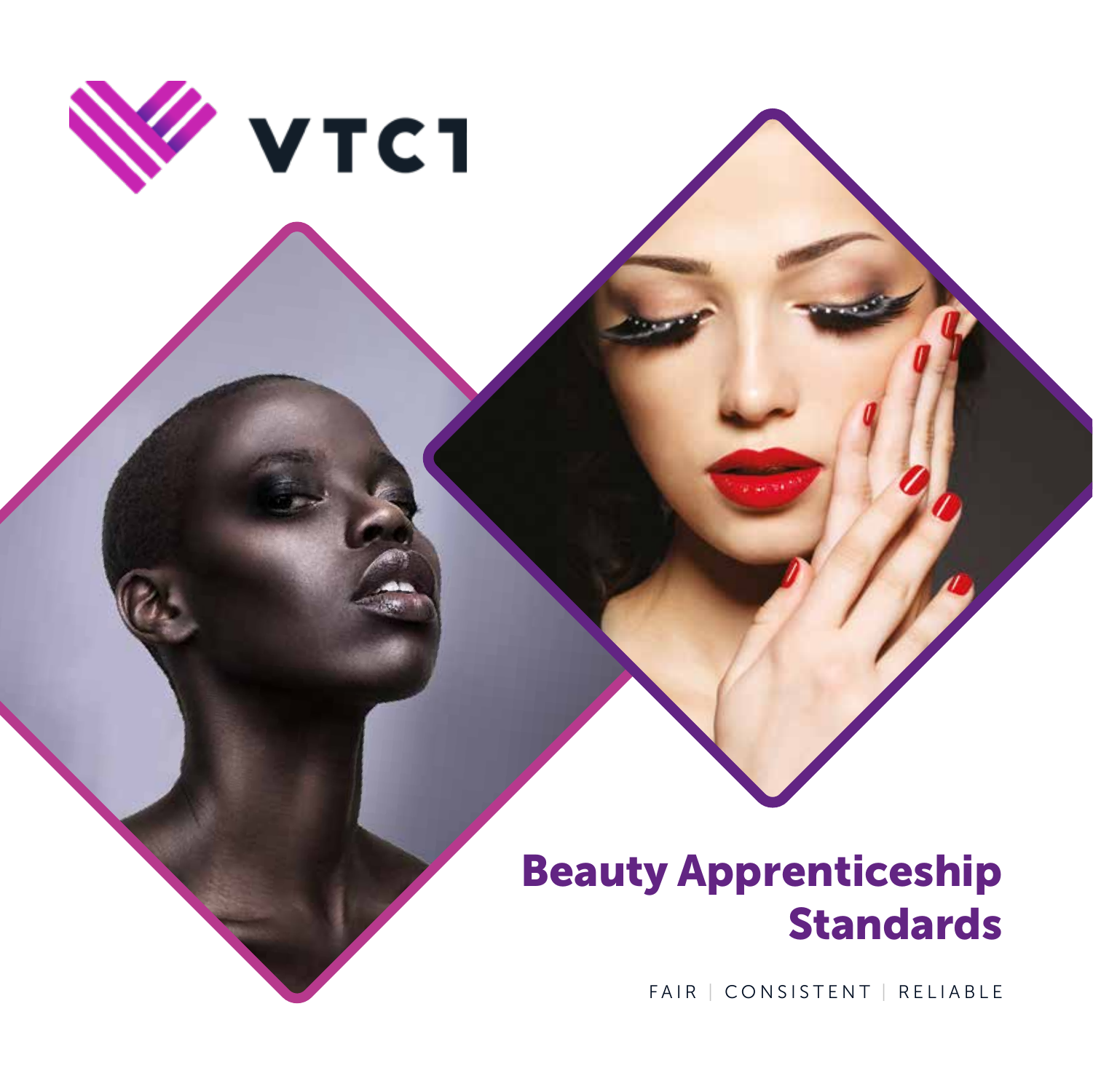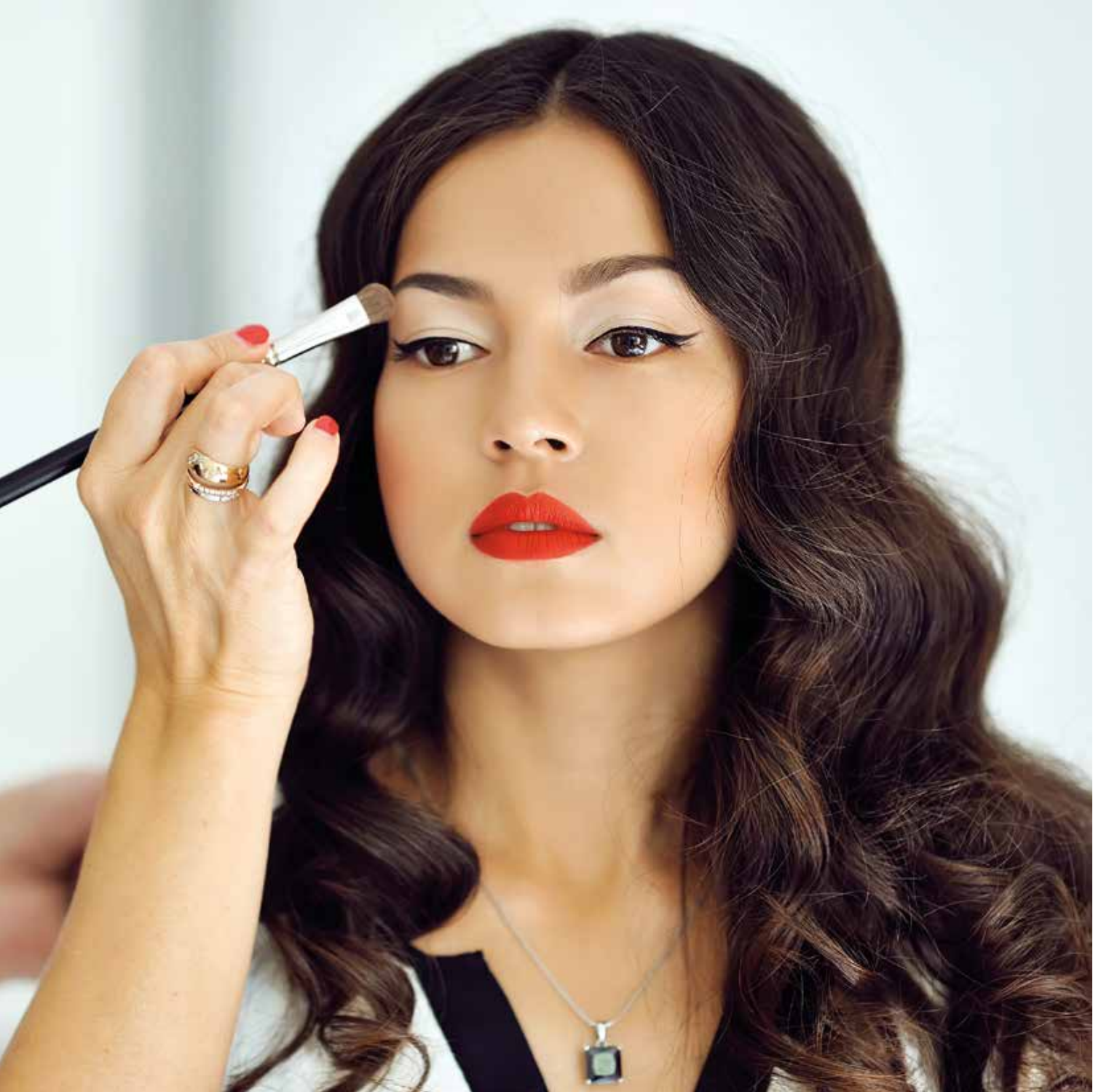

# Welcome

Thank you for your interest in VTCT's new Beauty Professional Apprenticeship Standards.

VTCT is a market-leading Awarding and Endpoint Assessment Organisation (EPAO) offering Apprenticeships and End-point assessments in the new Hair Professional Standard and Beauty Professional standards.

Combined, VTCT has over 2,000 approved centres in over 40 countries across the world. Offering award-winning resources as part of your fee such as ManageAssess, Pivot Point LAB and Smart End Point Assessment (SEPA), you can be sure of a world-class service when you choose VTCT as your Apprenticeship or EPAO provider.

The Beauty Professional Standards offer three separate career routes into the beauty industry via an industry developed apprenticeship.

The available options are;

- Beauty Therapist
- Nail Services Technician
- Beauty and Make-up Consultant

For more information about VTCT's Apprenticeships or the End-point Assessment (EPA) process, please visit: www.vtct.org.uk/apprenticeships

email: customersupport@vtct.org.uk call: +44 (0) 23 8068 4500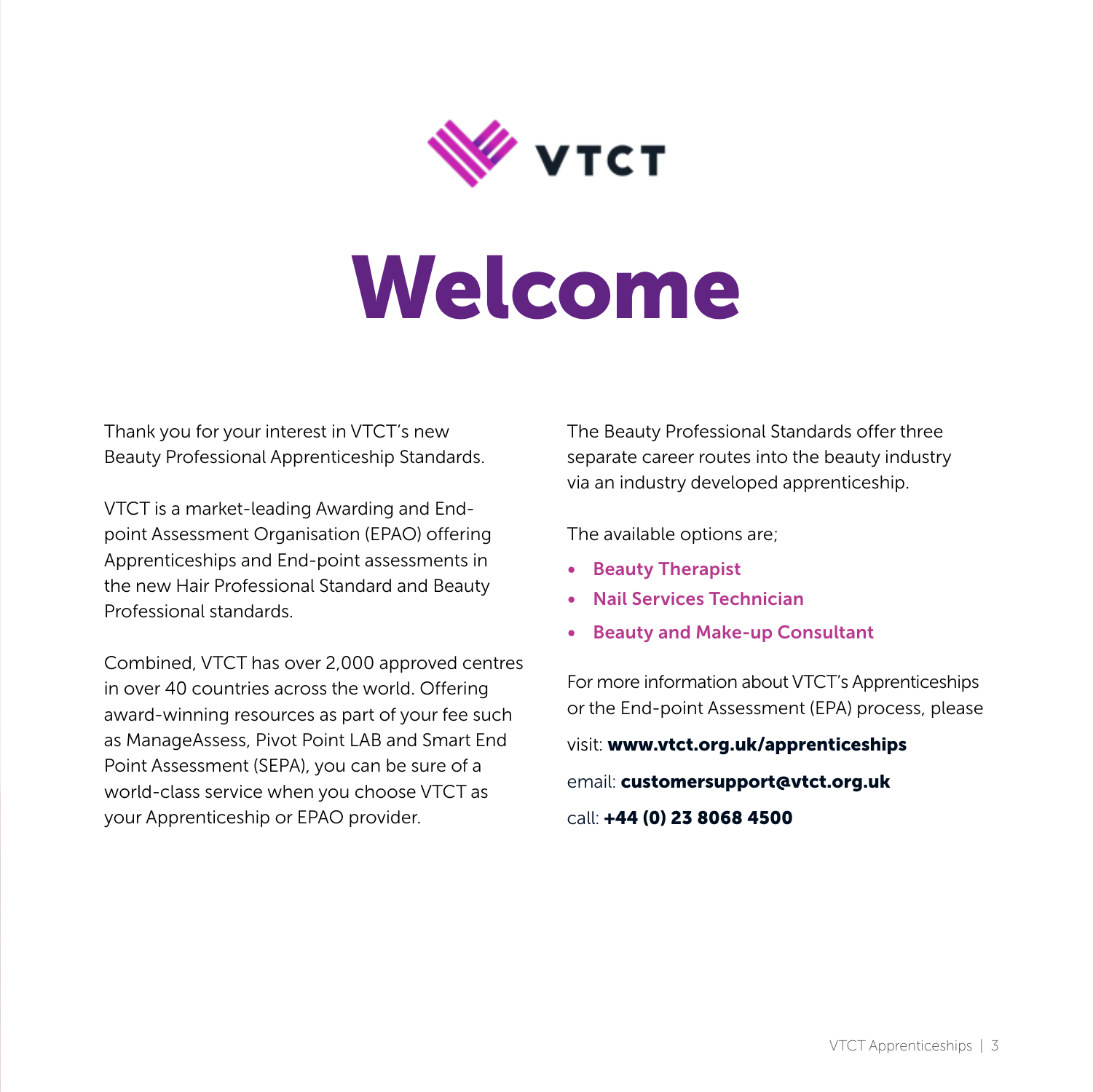### The Beauty Industry

A Beauty Professional, whether a Beauty Therapist, Nail Services Technician or Beauty and Make-up Consultant, works in one of the largest and most trusted industries in the UK.

According to the latest empirical research, the Hair and Beauty industry generates over £6.2 million for the UK economy, and this is projected to grow over the coming years.

The working environments can vary from; a small independent salon, a large exclusive Spa or nail bar to working with theatre or film production companies around the world. A beauty professional will need to show willingness and a determination to learn and offer best in class services in their chosen career.

Most importantly, they act with professionalism, without supervision and observe safe working practices to a high level.

There are three distinct occupational standards each requiring highly skilled practitioner to deliver the specific areas of specialism in the workplace environment.

All three standards are independent and apprentices must be able to carry out detailed and confident consultations with clients, choose the most appropriate services and products, and ensure they deliver an outstanding service to their clients.

With VTCT an apprentice can study;

- VTCT Level 2 Diploma for Beauty Professionals (Beauty Therapist) - BT2D16
- VTCT Level 2 Diploma for Beauty Professionals (Nail Services Technician) - BT2D18
- VTCT Level 2 Diploma for Beauty Professionals (Beauty and Make-up Consultancy) - BT2D17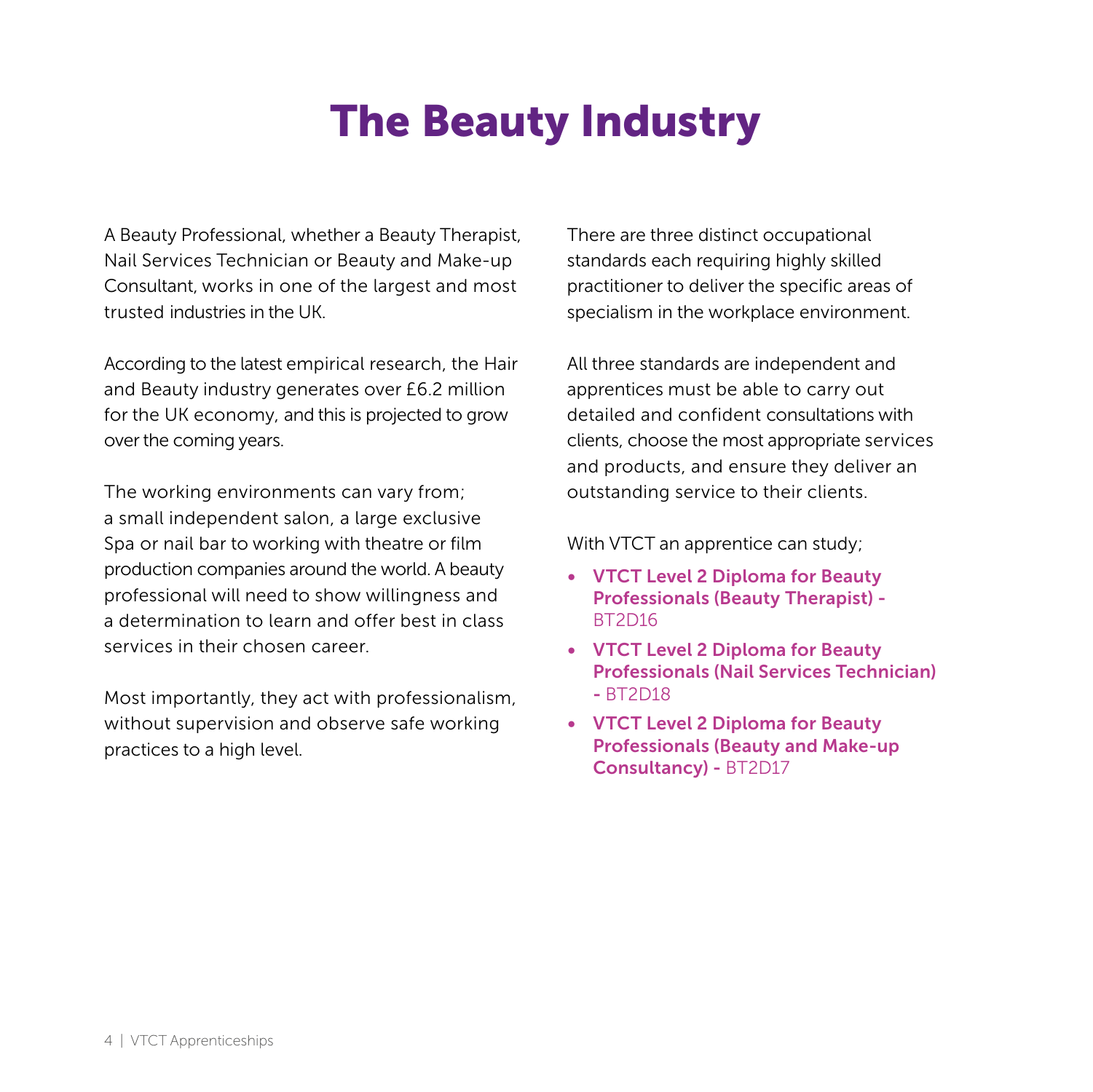

**FWW**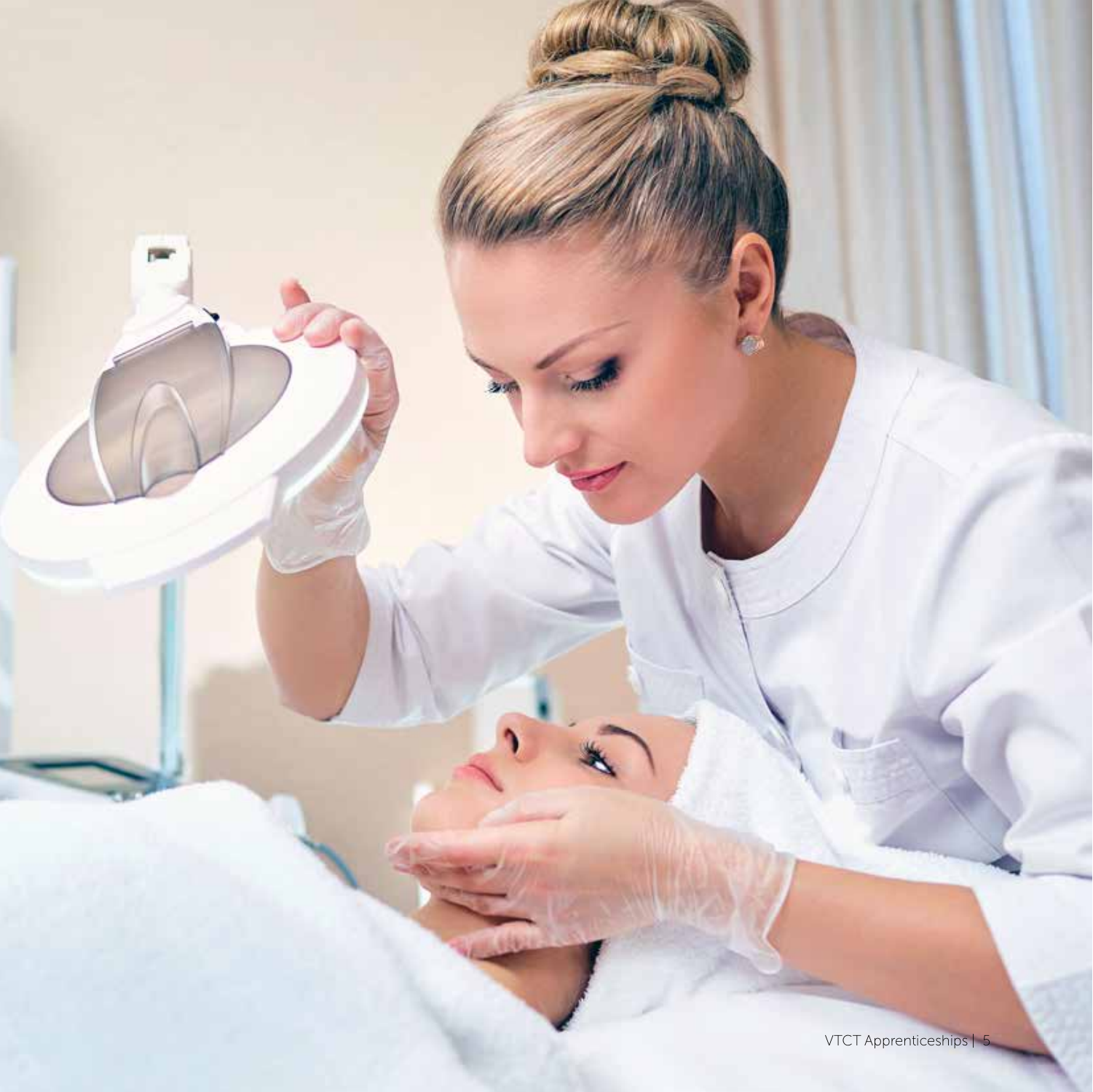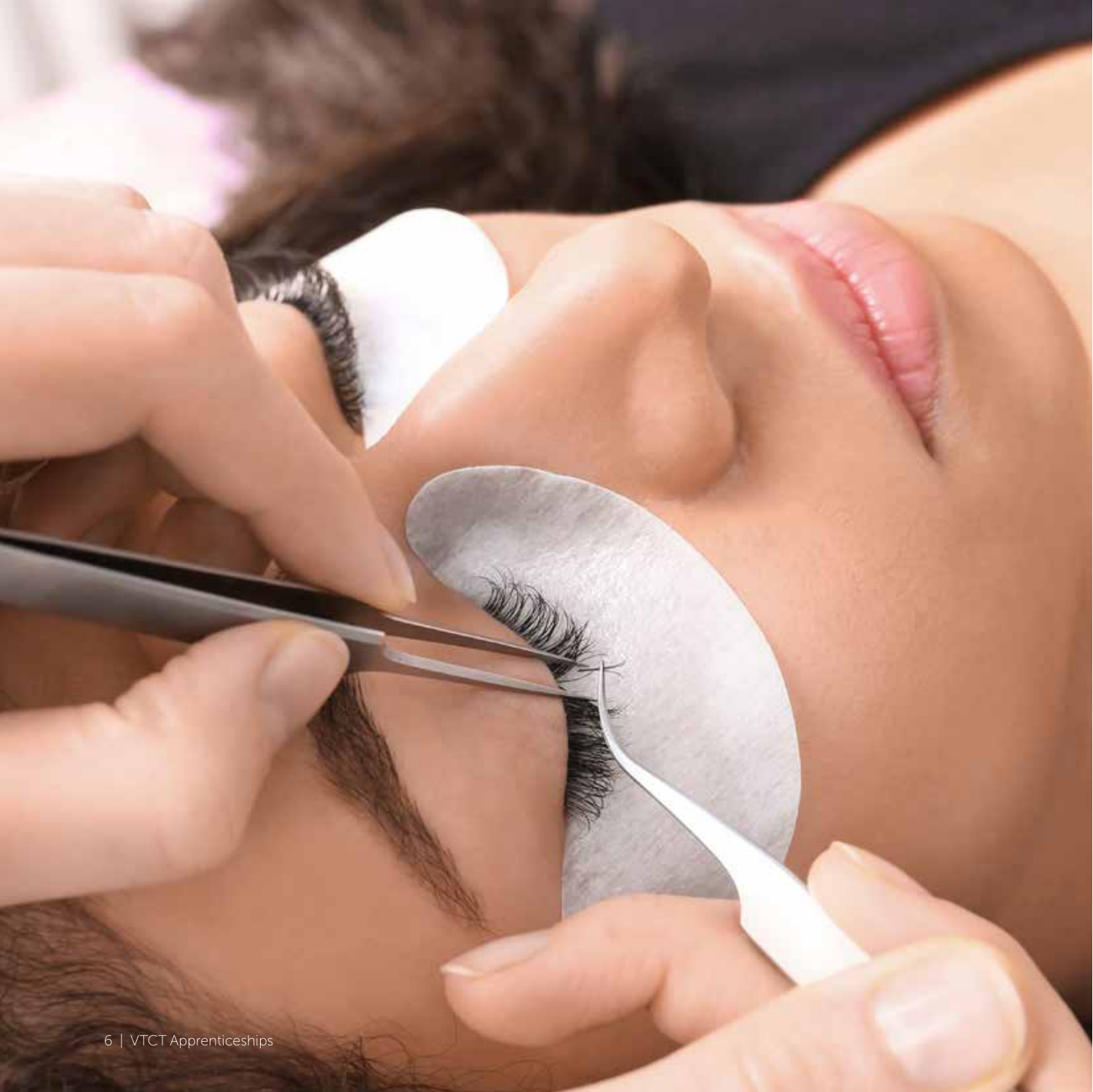### There are three stages to achieving an Apprenticeship Standard



#### On-programme

The main role of the on-programme stage is to teach the apprentice everything they need to know to enable them to do the job they love.

The qualification is a mandatory part of the on-programme stage of the apprenticeship. The qualification will cover all of the knowledge, skills and behaviours of the job that the apprentice is studying.

During the on-programme stage of the apprenticeship, the apprentice must have at least 20% off-the-job training; this is where the apprentice undertakes appropriate and meaningful work to support their personal development within their chosen profession.



The gateway is an important review point between the two core stages of the apprenticeship.

At the gateway, the employer, in consultation with the apprenticeship provider, allows the apprentice to enter this stage when the apprentice has passed their on-programme qualification and has achieved the other gateway requirements.



#### The gateway End-point Assessment

The End-point Assessment (EPA) must be conducted by an independent Apprenticeship Assessor (AA).

The Apprentice's EPA plan must detail the knowledge, skills and experience as specified within the Assessment Plan.

The AA must be independent and will make the final grading decisions, subject to moderation by the End-point Assessment Organisation.

Your EPA must be designed so that no organisation or individual connected to the apprentice (or who has been involved in the management or training of the apprentice) can be their assessor.

Upon passing the EPA, the EPAO, with the apprentice's permission, will claim the apprenticeship certificate directly from the Institute for Apprenticeships and Technical Education. The certificate will be sent directly to the employer who will present it to the apprentice.

If an apprentice fails the EPA, they do have the opportunity to re-sit the EPA. The report provided by the Apprenticeship Assessor (AA) will assist with development needs of the apprentice between EPA attempts.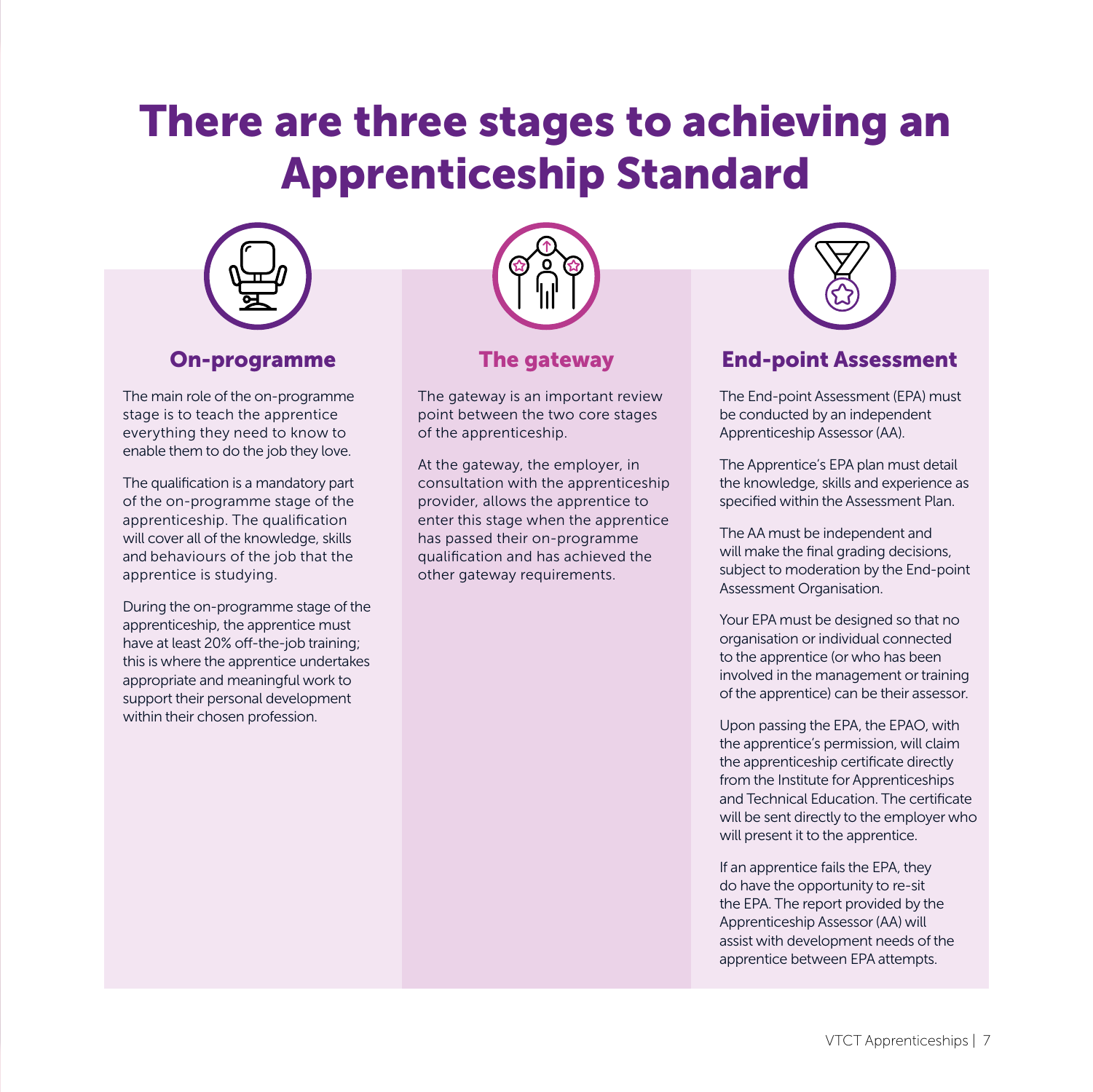### Beauty Professional Apprenticeship Standard Timeline



#### Completion of On-programme Stage

The on-programme stage is a minimum of 12 months or 15 months dependant on the standard being studied

BT2D16 - VTCT Level 2 Diploma for Beauty Professionals (Beauty Therapist) - 15 Months

BT2D18 - VTCT Level 2 Diploma for Beauty Professionals (Nail Services Technician) -– 12 months

BT2D17 - VTCT Level 2 Diploma for Beauty Professionals (Beauty and Make-up Consultant) – 12 months

#### Gateway Stage

You must upload the following to SEPA\*:

- A signed Gateway Declaration to agree the apprentice is ready for their EPA
- Certificate of Achievement for the on-programme qualification
- Evidence of maths & English attainment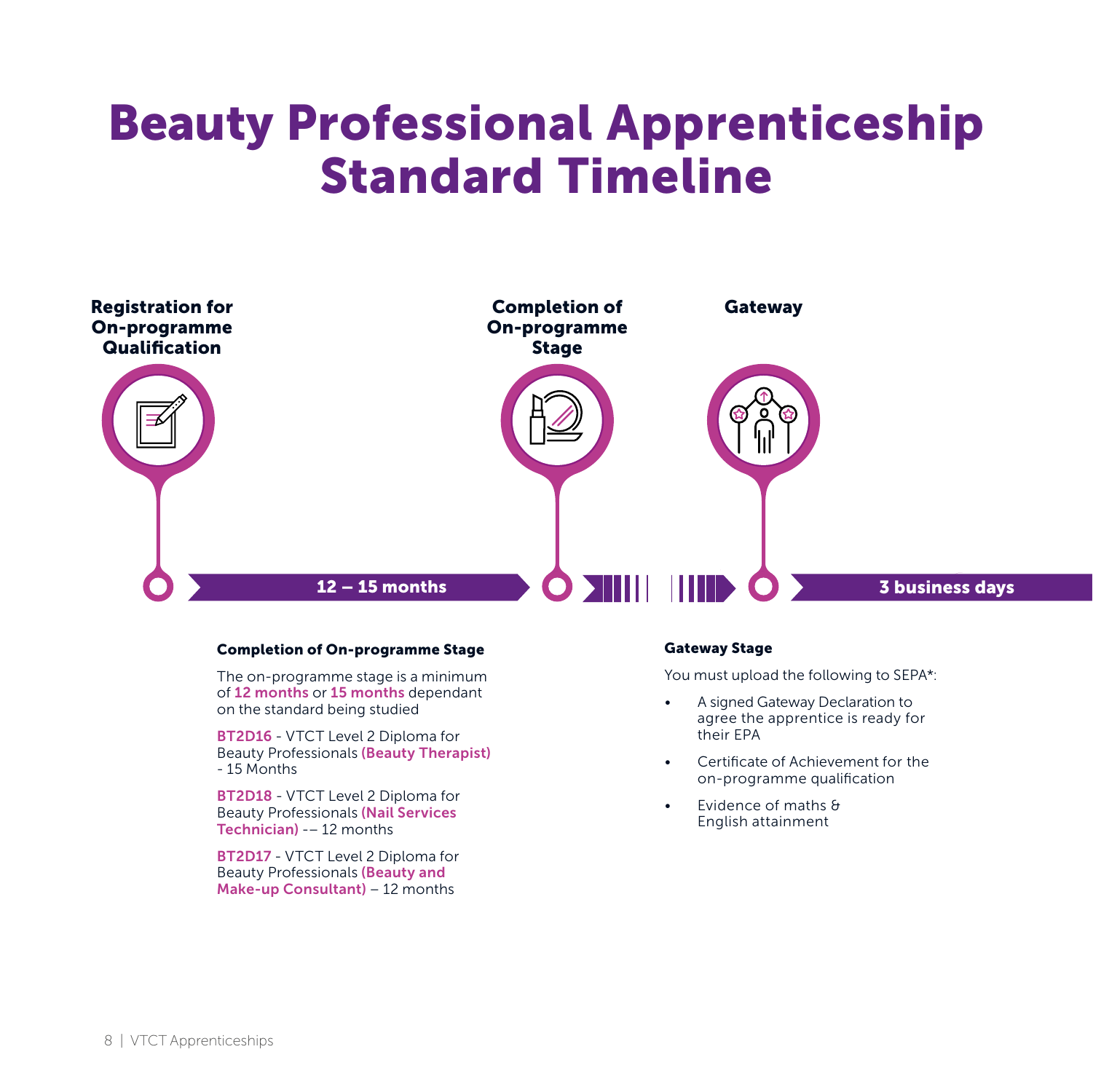

To book an EPA you must allow 30 days from passing gateway

An EPA report will be published in SEPA

In the event of a failed EPA, a new EPA date will need to be booked

#### Qualification **Certification**

Upon successful completion VTCT will request the Apprenticeship Certificate from the Institute for Apprenticeships and Technical Education. They will send this to the employer

\* SEPA = Smart End-point Assessment is an online management solution for End-point Assessments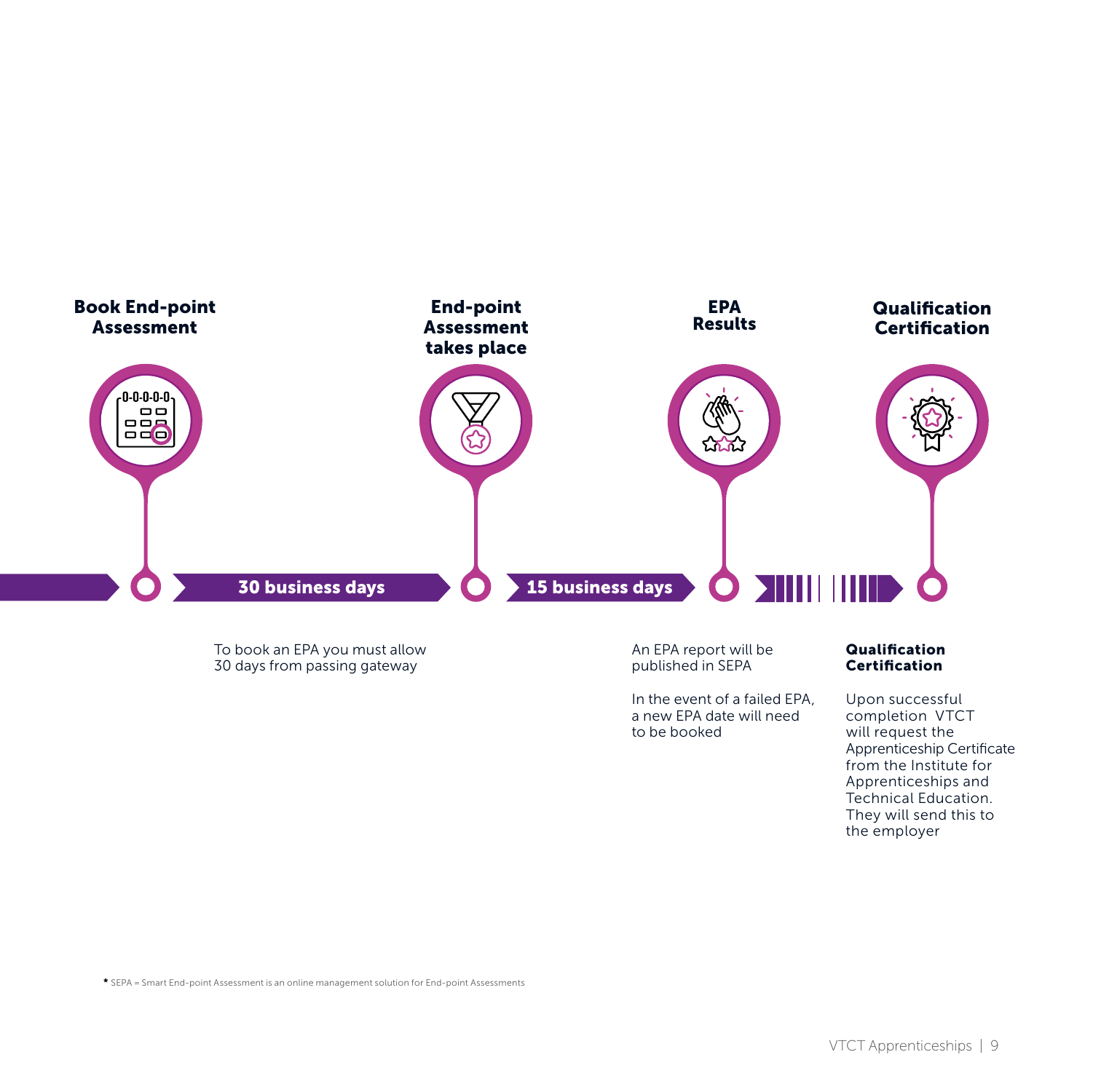10 | VTCT Appr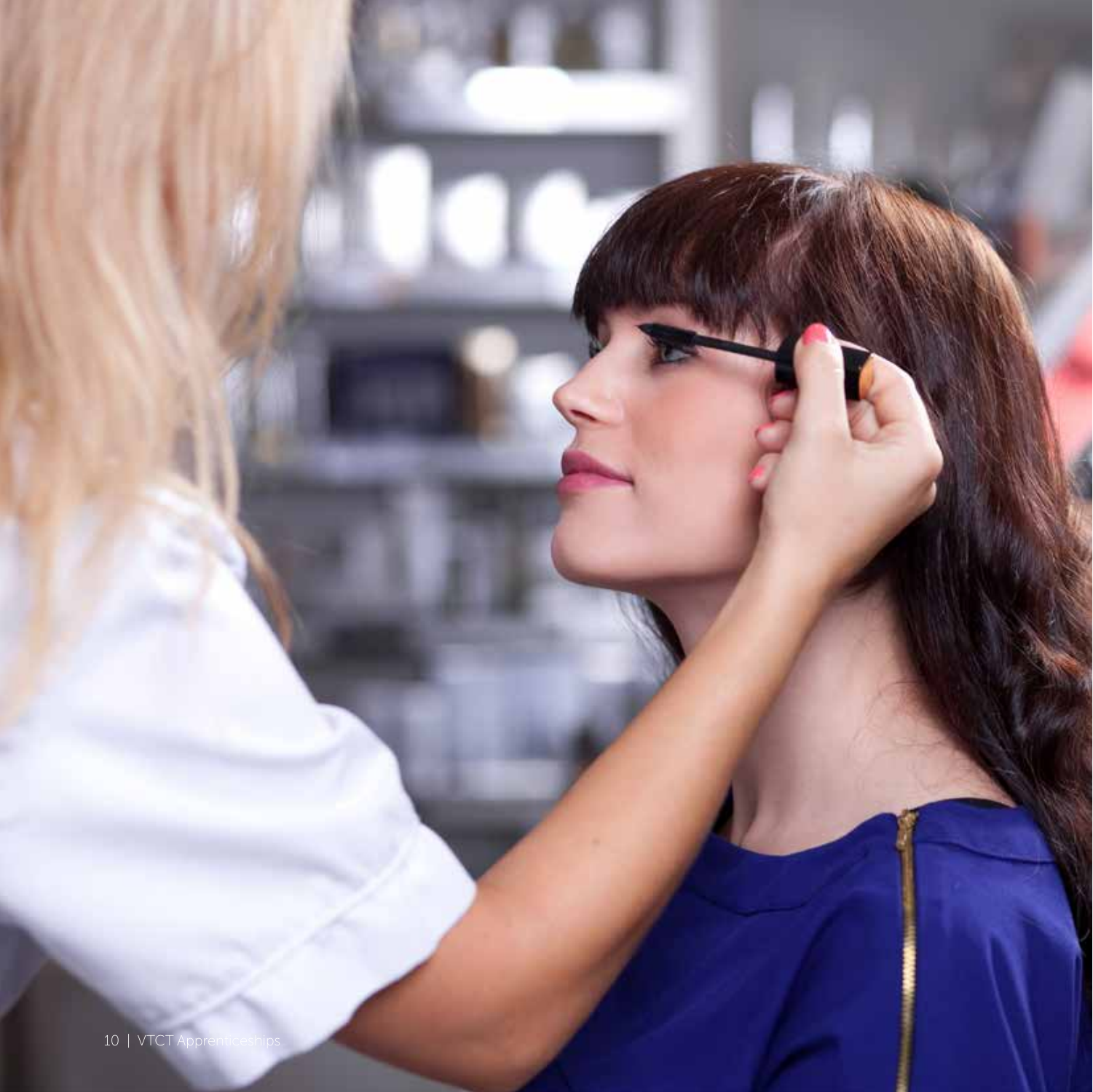

## The Apprenticeship Levy

In 2017, the Government introduced a tax initiative to bridge the skills gaps in the UK workforce by encouraging businesses to employ apprentices. This tax is linked to an employer's pay-bill and is called the Levy.

To find out more, use our online guidance or contact the government employer helpline:

#### Phone: 08000 150600

Email: nationalhelpdesk@apprenticeships.gov.uk

Web: www.gov.uk/take-on-an-apprentice/overview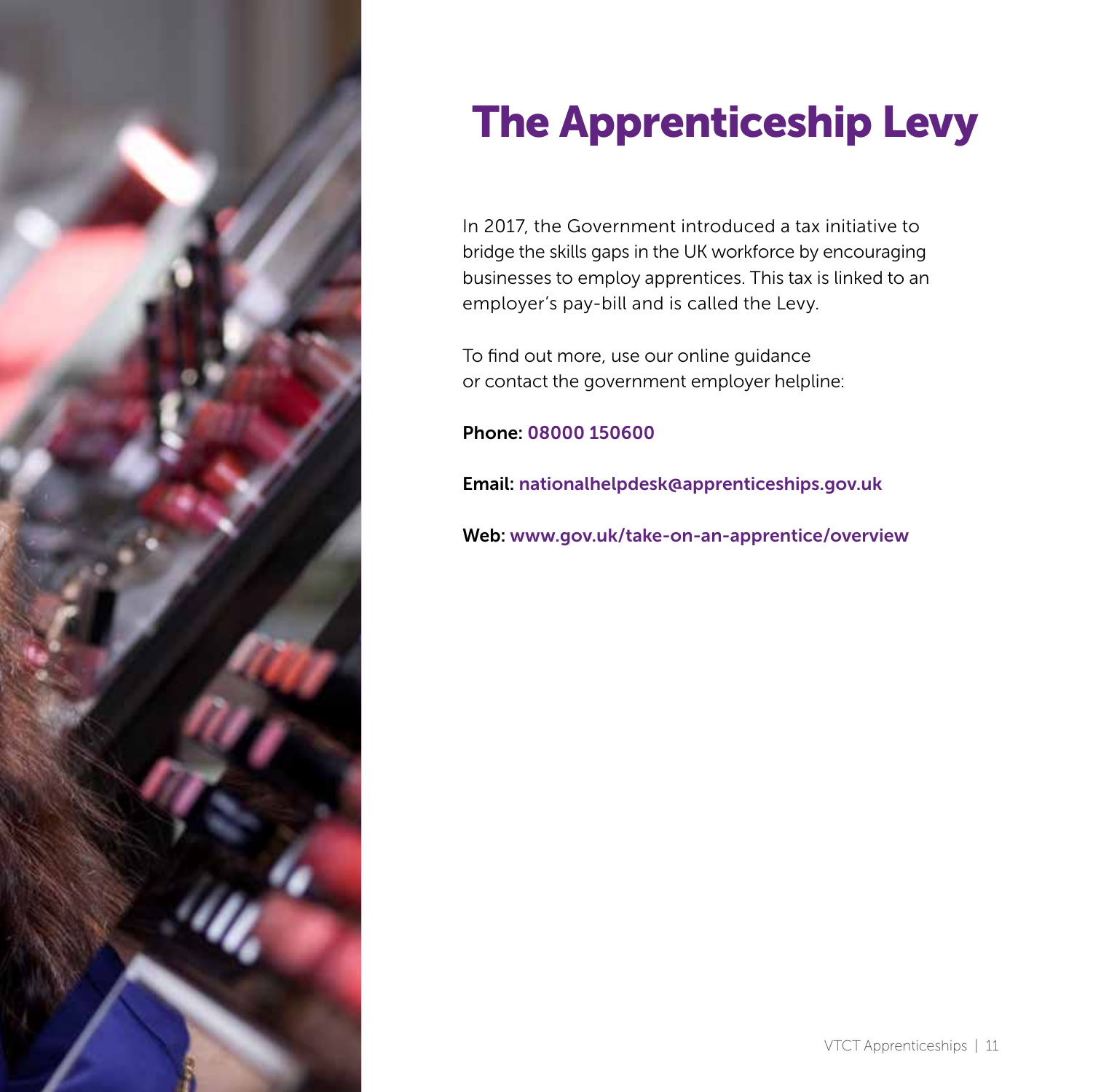### Funded Apprenticeships

Non-levy paying employers will contribute 5% of the cost of an apprenticeship and the government will contribute 95% of the cost, in a co-investment arrangement.

Employers with fewer than 50 (49 or under) employees will pay no contribution if they take on an apprentice who is 16–18 years old,

or, 19–24 year olds (formerly in care or have an Education and Health Care plan) because they are fully funded by the government.

The government will contribute £2,000 towards the costs of all 16-18 year olds studying via an apprenticeship, providing £1,000 for the employer and £1,000 for the training provider.

The Beauty Apprenticeship Standards have been allocated the following Government funding:

| <b>Standard</b>               | Level          | Duration of apprenticeship | <b>Funding</b> |
|-------------------------------|----------------|----------------------------|----------------|
| <b>Beauty Therapist</b>       | L <sub>2</sub> | 15 months                  | £7,000         |
| Nail Services Technician      | L <sub>2</sub> | 12 months                  | £3,500         |
| Beauty and make-up consultant | L <sub>2</sub> | 12 months                  | £3,000         |

For more info visit https://www.gov.uk/government/publications/apprenticeship-levy-how-it-will-work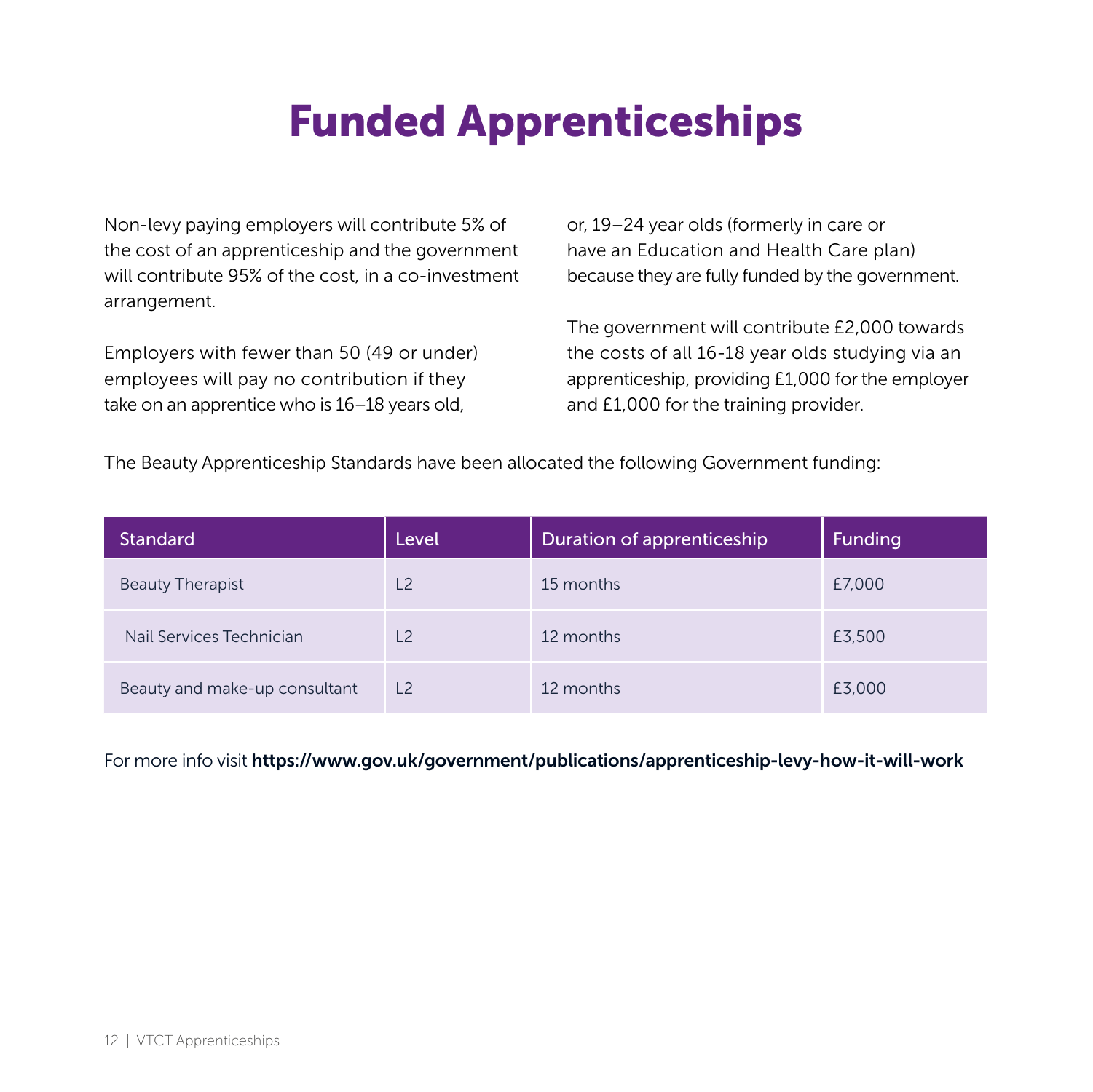VTCT Apprenticeships | 13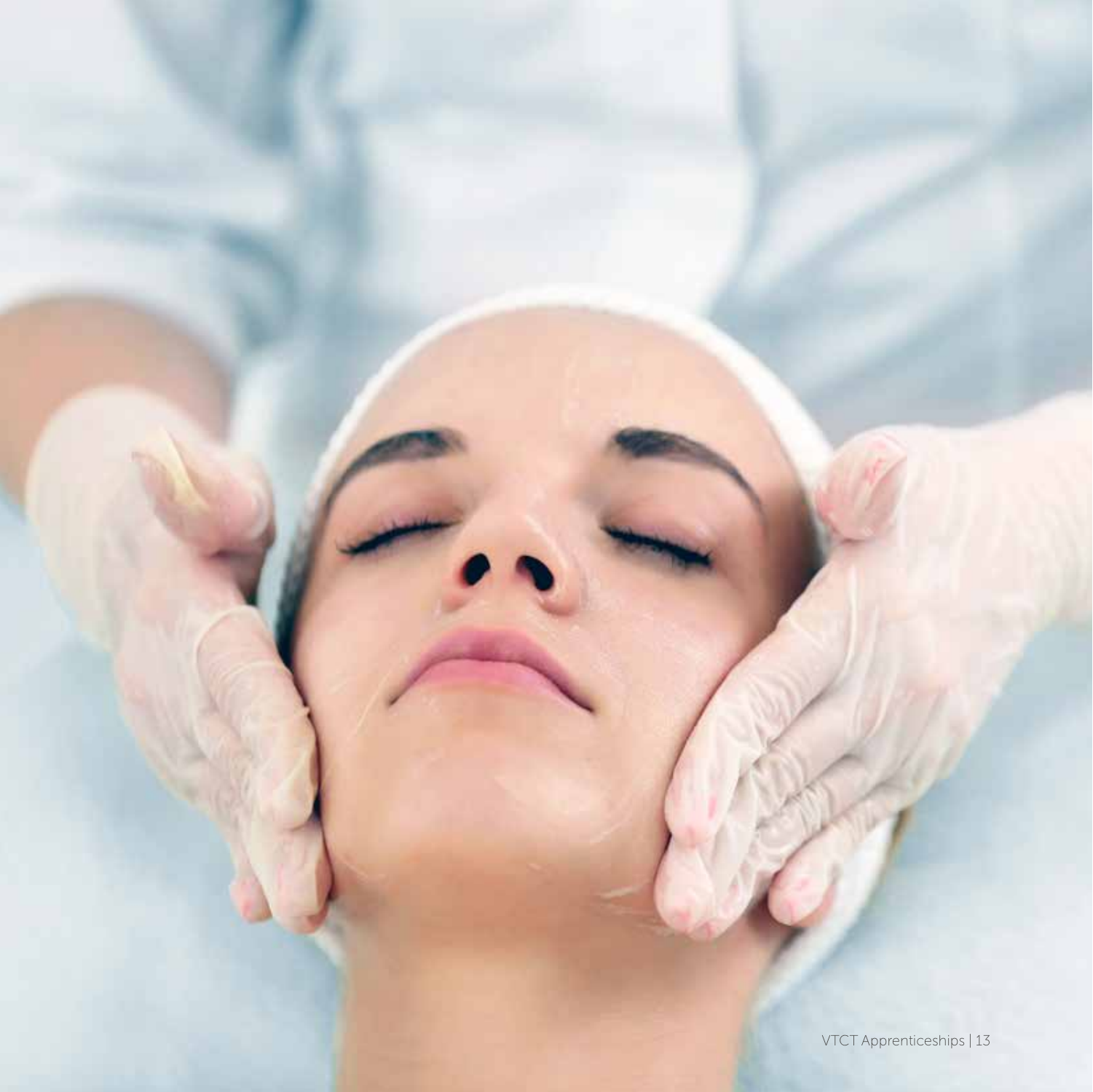14 | VTCT Apprenticeships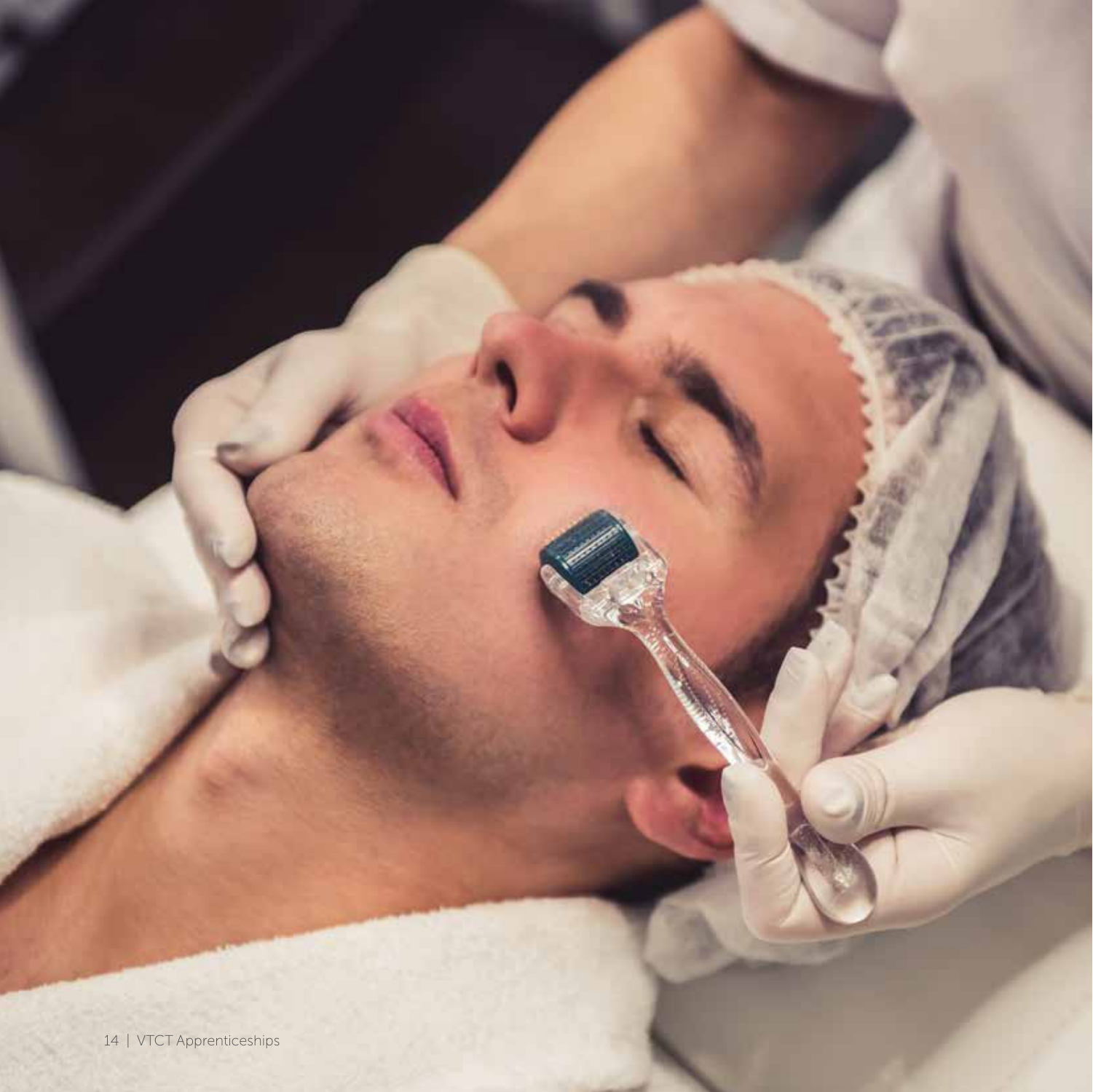### Literacy and Numeracy

English and maths play an important part of the new Beauty Professional Apprenticeship Standards.

As part of the process of passing the gateway review, the employer must agree that the apprentice:

- Is in their view, competent in the role and therefore ready to do the End-point Assessment
- Has achieved mandatory on-programme qualification
- Has achieved other specific requirements where these are listed in the assessment plan, such as English and maths

Before taking an End-point Assessment, the apprentice must have achieved a maths and English GCSE or equivalent. In the event of a fail they must produce evidence of an attempt.

Accepted evidence would be Qualification Certificates or a copy of the learner's Personal Learning Record (PLR).

For more information on this, please visit the ESFA funding rules at https://www.gov. uk/guidance/sfa-funding-rules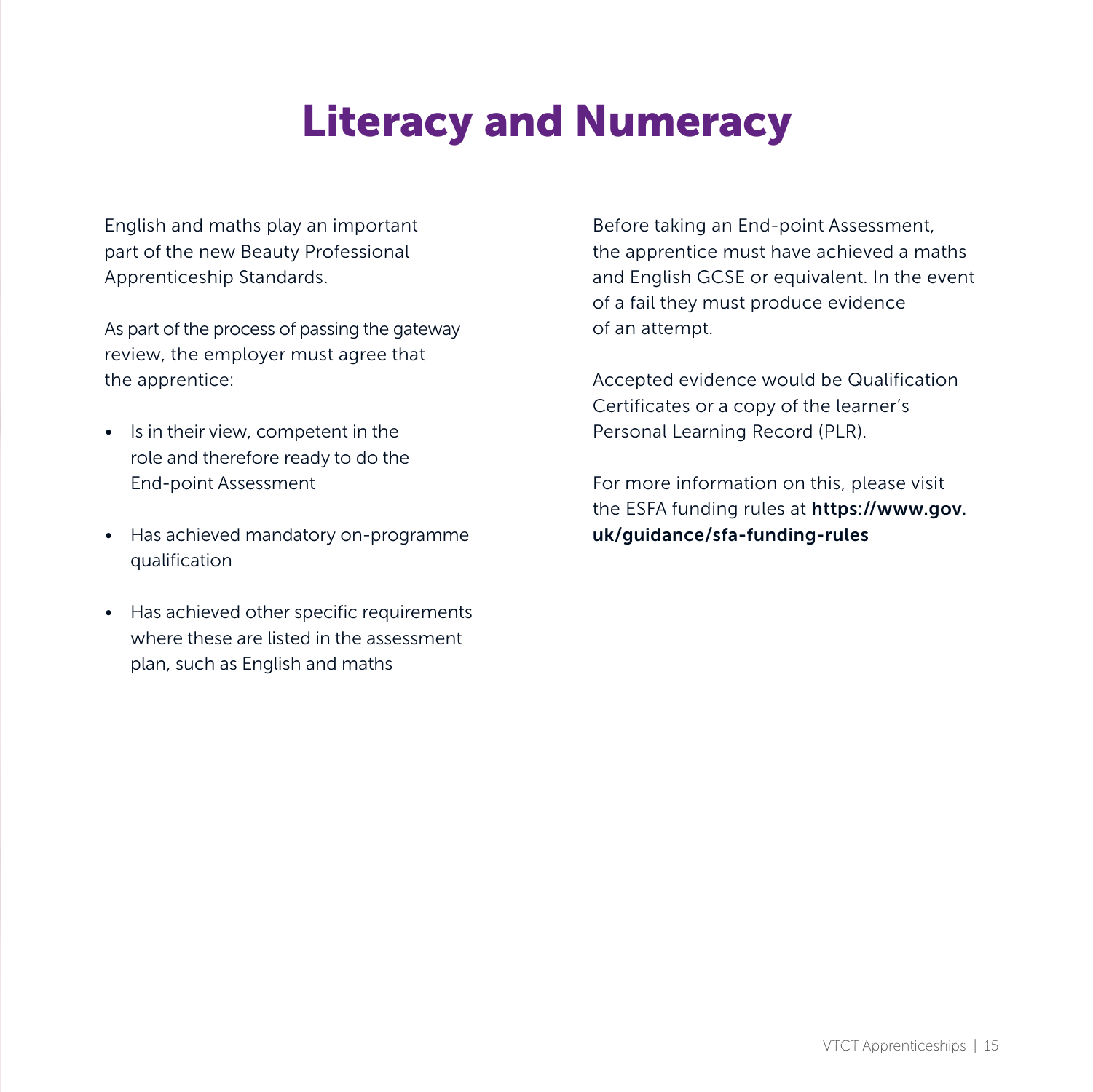### The Registration Fees

The On-programme stage of the Beauty Apprenticeship Standards consists of one of the following mandatory qualifications:

- VTCT Level 2 Diploma for Beauty Professionals (Beauty Therapist) BT2D16
- VTCT Level 2 Diploma for Beauty Professionals (Nail Services Technician) BT2D18
- VTCT Level 2 Diploma for Beauty Professionals (Beauty and Make-up Consultant) BT2D17

VTCT, as an Awarding Organisation for these regulated qualifications, will take responsibility for the following:

- External quality assurance of the qualification(s)
- Functional skills registrations (if applicable)
- Quality assurance of maths and English (if applicable)
- Issuing of the VTCT qualification certificate

#### Registration fees for qualifications = £107

Included in the registration fees:

- VTCT Level 2 Diploma for Beauty Professionals (Beauty Therapist) BT2D16 or
- VTCT Level 2 Diploma for Beauty Professionals (Nail Services Technician) BT2D18 or
- VTCT Level 2 Diploma for Beauty Professionals (Beauty and Make-up Consultant) BT2D17
- Any external quality assurance visits as deemed necessary
- Online examinations for mandatory units within the On-programme qualification
- ManageAssess An e-portfolio assessment platform that allows you to track, manage and assess all your students' work effortlessly.
- Pivot Point LAB A bespoke teaching and learning resource for beauty, nails and makeup with comprehensive content that allows for elevated classroom experiences.
- On-programme qualification certification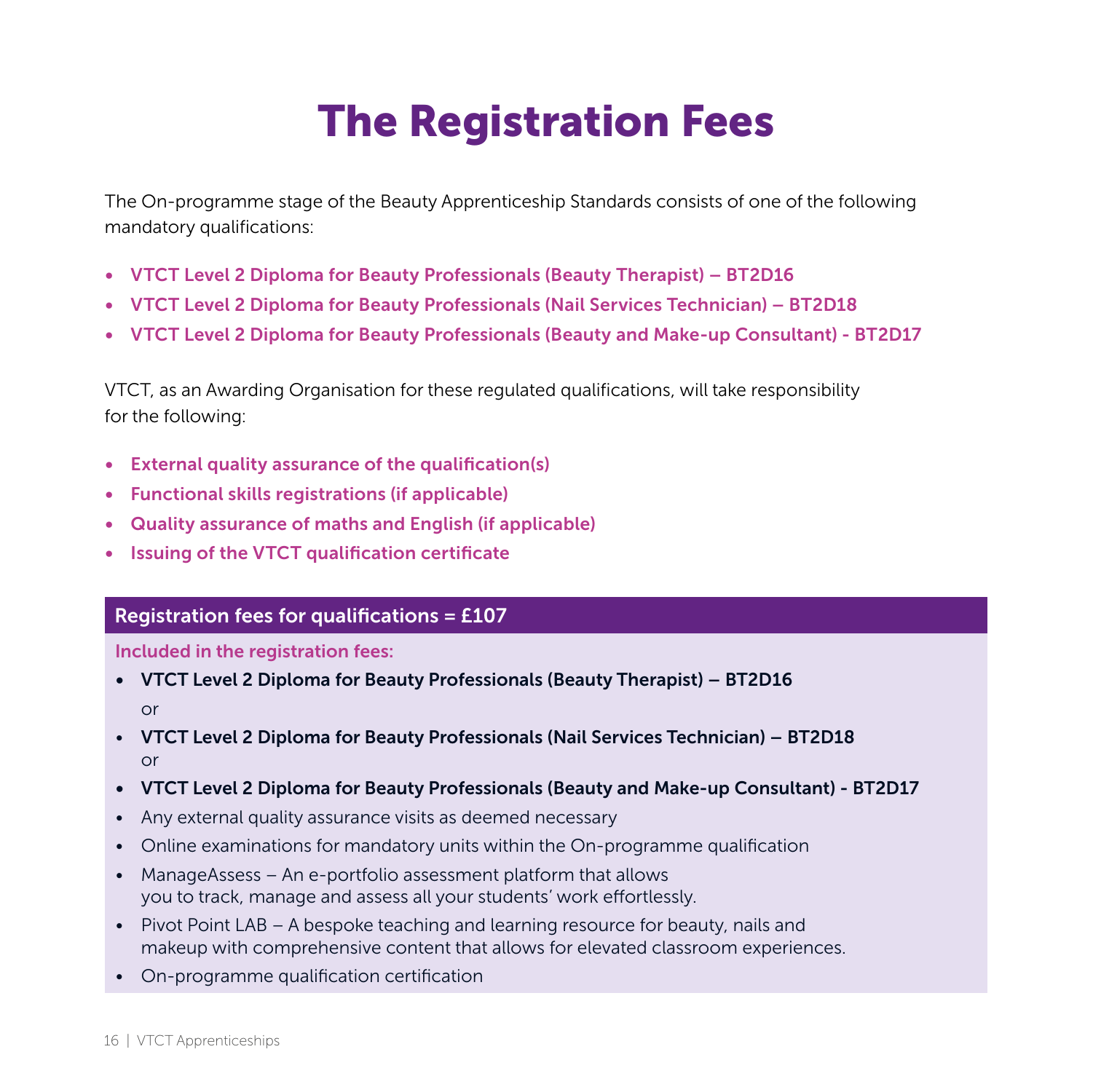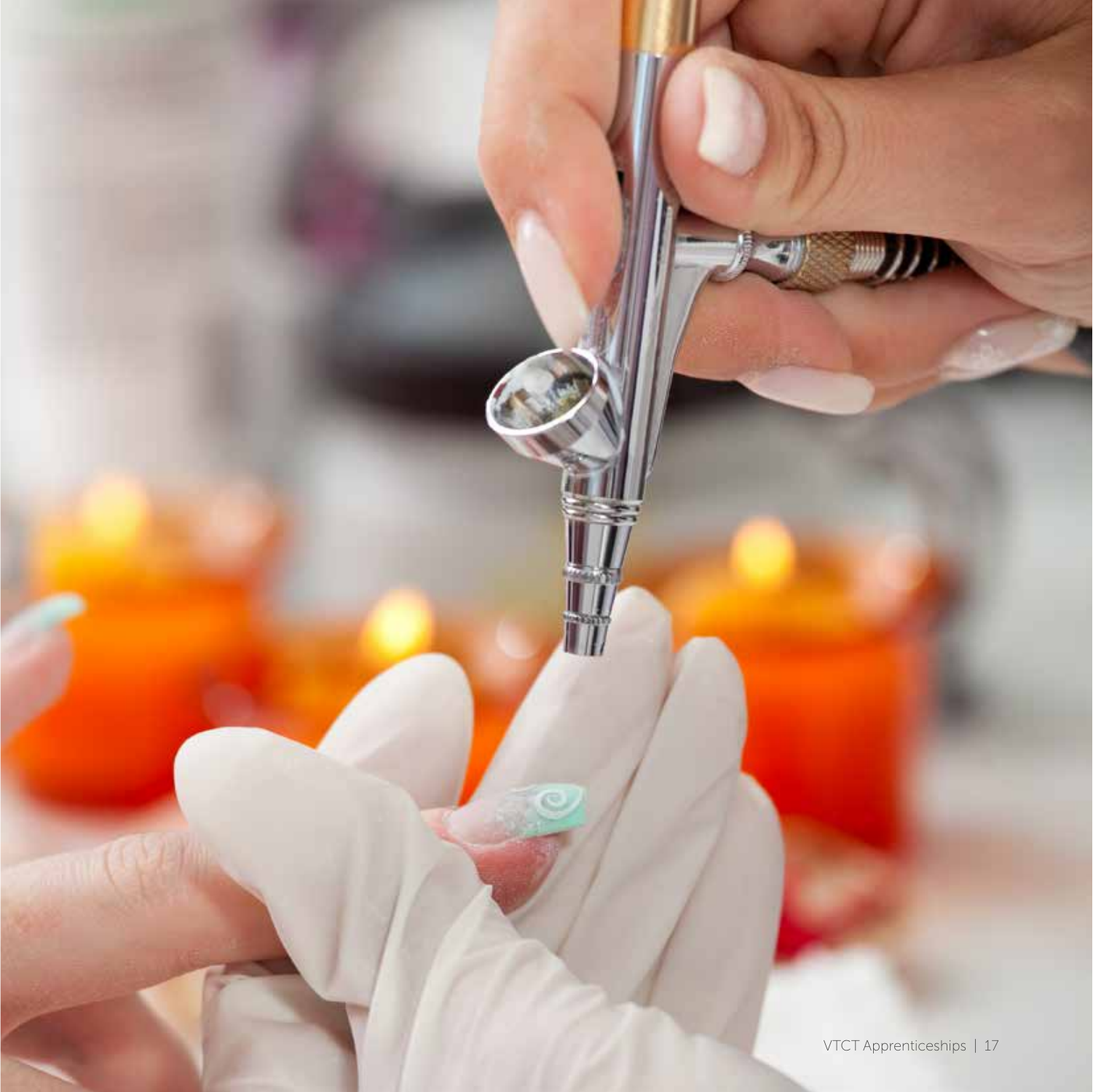#### End-point Assessment Services

10-Step Process

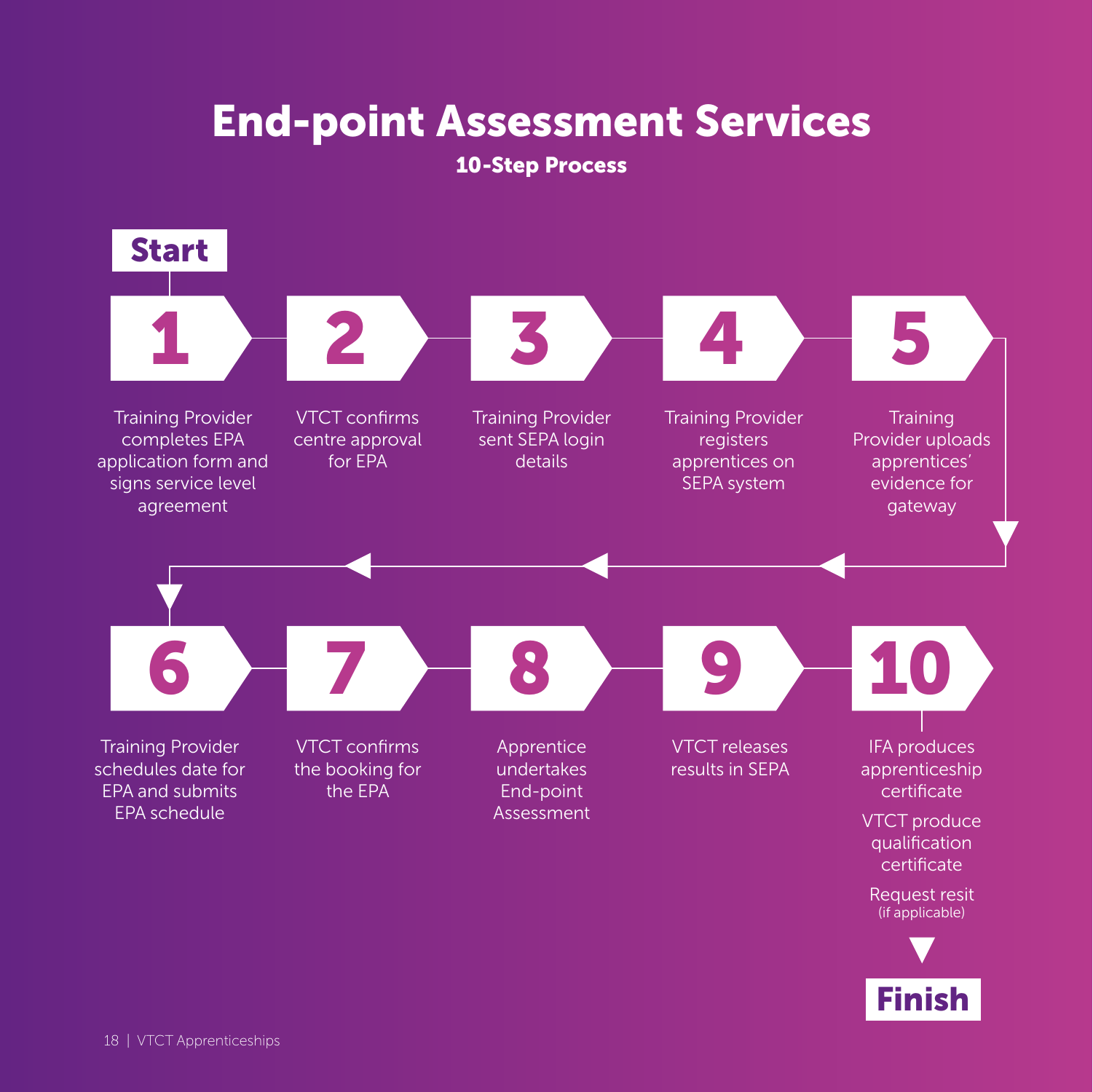### End-point Assessment Services

VTCT is approved to offer the End-point Assessment for all Beauty Apprenticeship Standards and has set out the costs for the EPA (identified below).

The EPA cost is dependent on the number of apprentices undertaking an EPA within an

approved End-point Assessment centre, at any one time. The training provider will be invoiced for EPA services from the date of the EPA. Our invoice terms are 30 days.

| <b>Total EPA Cost</b>     |                         |                                 |                           |  |
|---------------------------|-------------------------|---------------------------------|---------------------------|--|
| <b>Number of Learners</b> | <b>Beauty Therapist</b> | <b>Nail Services Technician</b> | <b>Make-up Consultant</b> |  |
|                           | £700                    | £700                            | £650                      |  |
| $\mathcal{P}$             | £850                    | £850                            | £775                      |  |
| 3                         | £1,000                  | £1,000                          | £900                      |  |
| $\overline{4}$            | £1,100                  | £1,100                          | £1,000                    |  |
| 5                         | £1,200                  | £1,200                          | £1,100                    |  |
| 6                         | £1,300                  | £1,300                          | £1,200                    |  |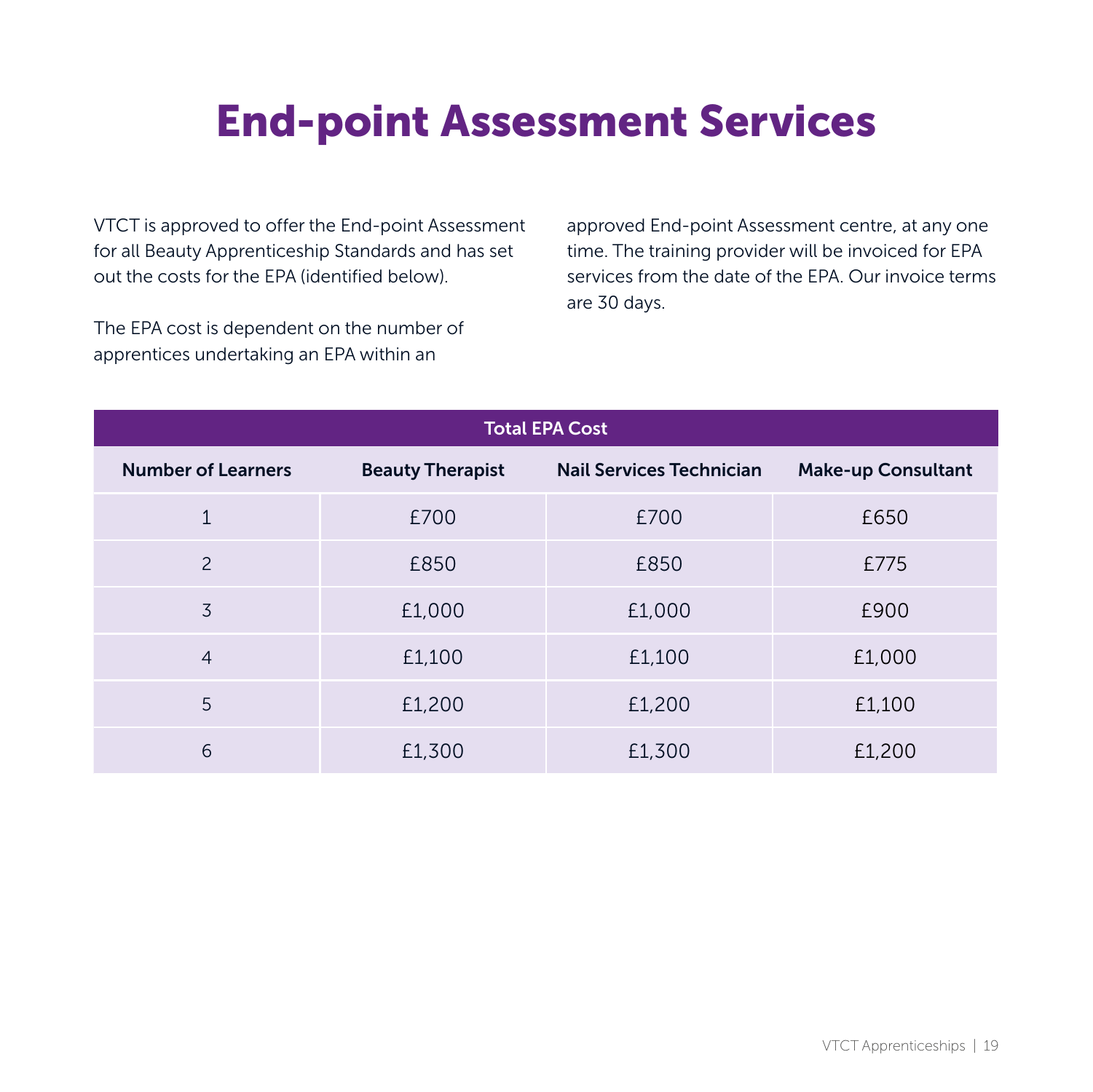#### Progression

VTCT has a wide range of qualifications that are suitable to study prior to undertaking an apprenticeship. This can be as part of a traineeship or as a stand-alone qualification.

Currently under development through the Institute of Apprenticeships and Technical Education are the Advanced Beauty Apprenticeship Standards.

This will become the natural progression from the Beauty Professional Standards once it is approved.

VTCT has a whole suite of level 3 qualifications to offer as progression opportunities to study post the Beauty Professional Standards.

| <b>Post Apprenticeship</b>     |  |
|--------------------------------|--|
| Advanced Beauty Apprenticeship |  |
| Standards (in development)     |  |
|                                |  |
|                                |  |
|                                |  |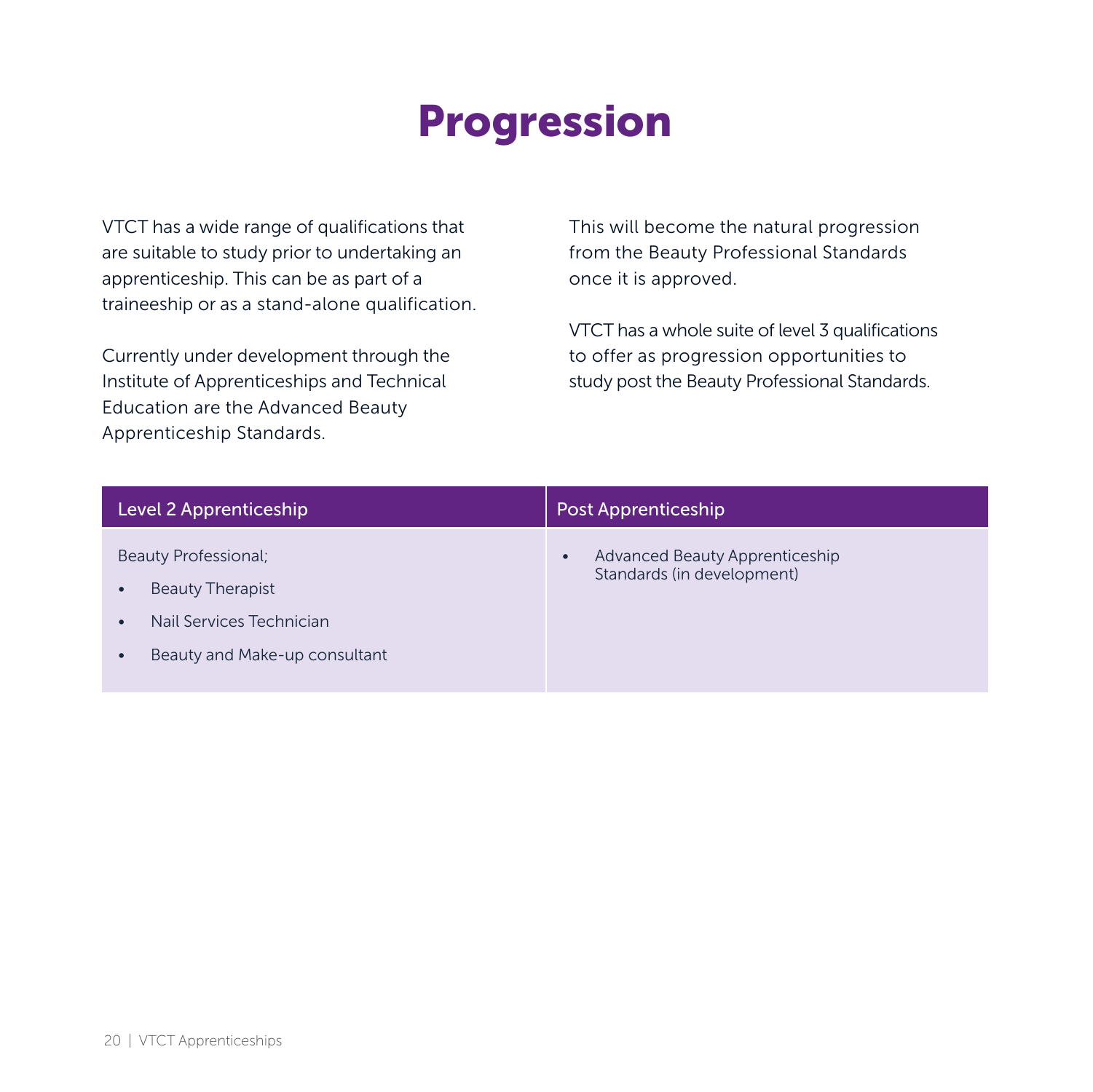VTCT Apprenticeships | 21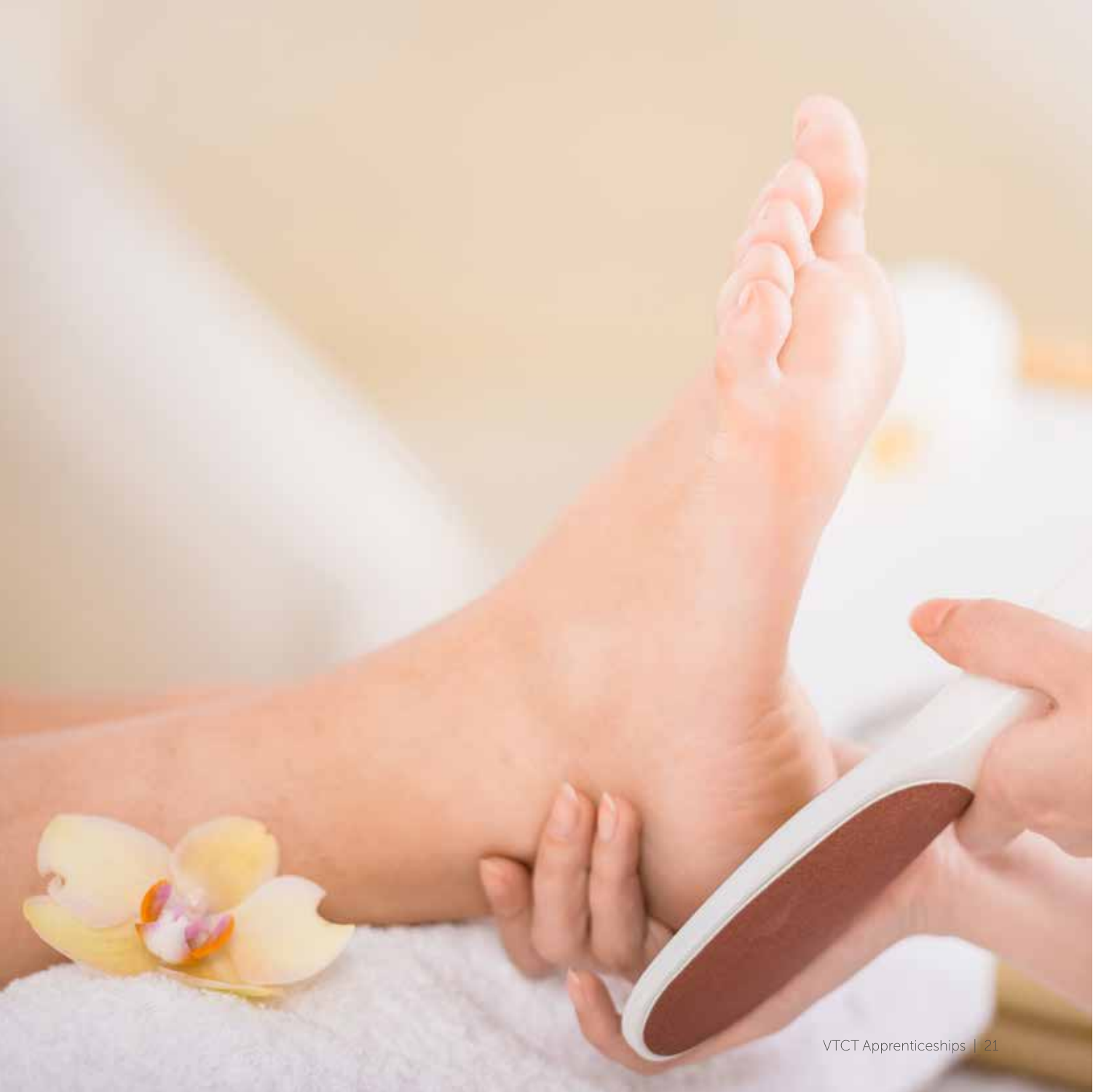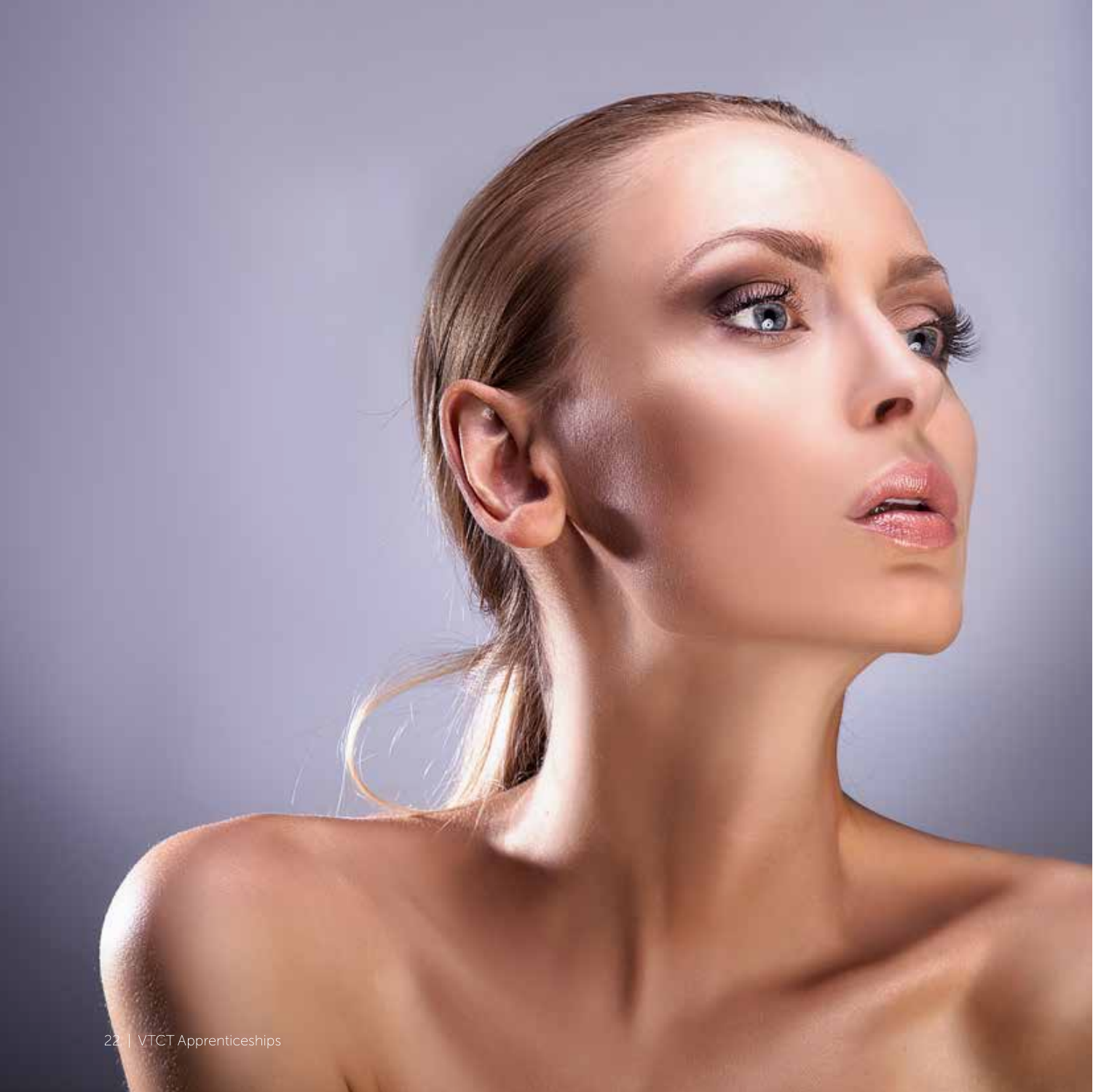#### Resources

To find all of our resources and help documents about the Beauty Professional Standards, please visit: https://www.vtct.org.uk/find-a-qualification/ and search for Beauty Therapist, Nail Services Technician or Beauty and Make-up Consultant.

For more information regarding VTCT's Beauty Apprenticeship offering, please visit: www.vtct.org.uk/apprenticeships/